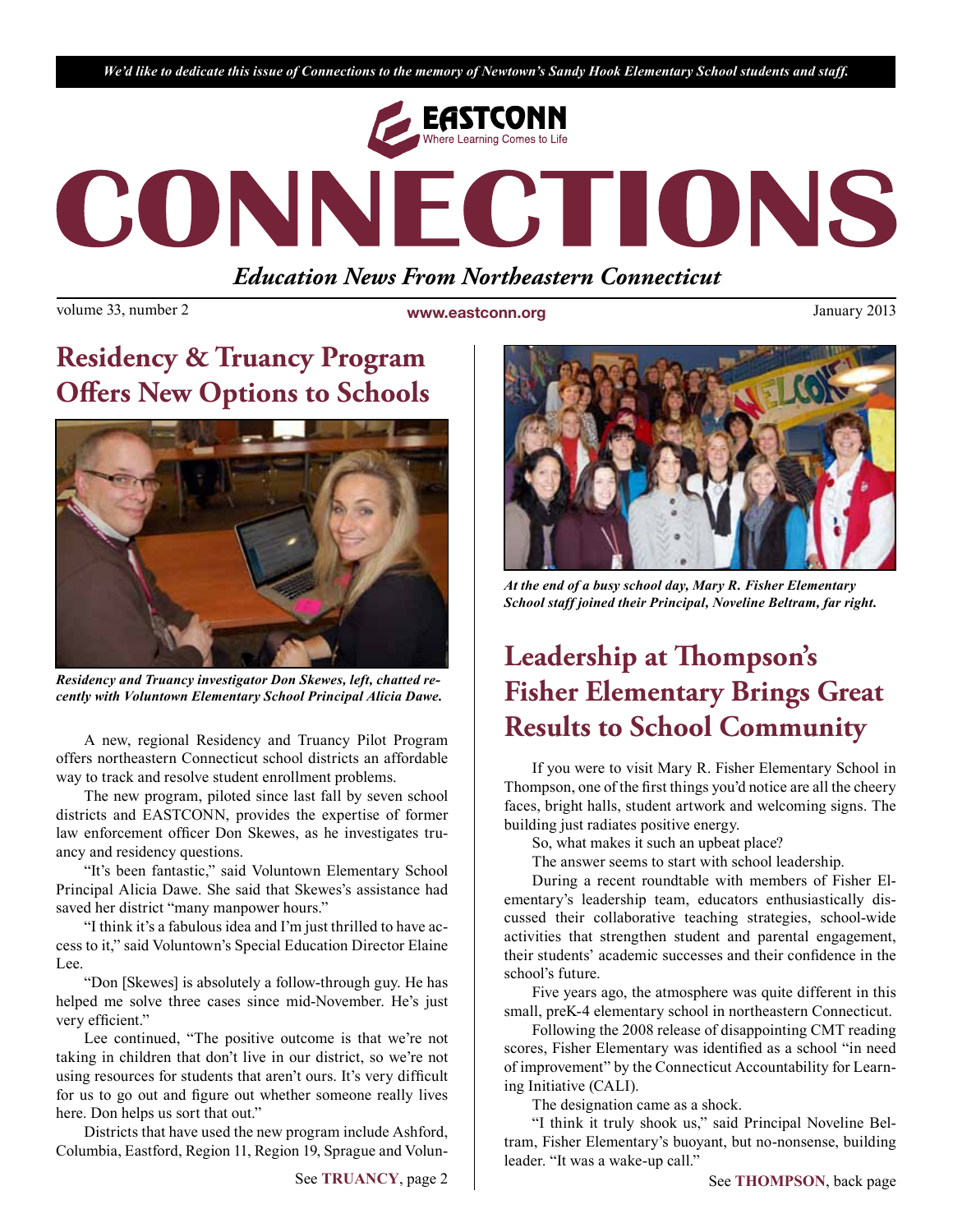### **View the EASTCONN Calendar at <www.eastconn.org> and Click on "Workshops, Events & Classes"**

#### **TRUANCY**, from page 1

town, in addition to EASTCONN.

"School districts are often forced to send out untrained staff to determine residency or handle truancy cases," said EASTCONN's Director of Education Services Thomas F. Cronin. "It's complicated and takes time. Proving residency or following through on truancy-related issues poses a serious challenge, especially in resource-scarce communities."

 Since the fall, Skewes has handled and resolved a total of 28 truancy and residency cases for northeastern Connecticut districts. His services are available for a modest, per-pupil charge, based on a district's student population, Cronin said.

"My primary goal is to investigate and resolve these issues amicably by facilitating communication among students, families and schools," Skewes said.

With 25 years' experience as an officer and investigator for the Vernon and South Windsor police departments, Skewes was a crisis negotiator for the Capitol Region Emergency Service Team (CREST).

To learn more, contact EASTCONN's Thomas F. Cronin at 860-455-1512, or reach him at  $\underline{t}$  tronin@eastconn.org.

#### $\circledast$   $\circledast$   $\circledast$

### **EASTCONN Book Club Debuts, With Both Online and In-Person Meetings**



EASTCONN invites northeastern Connecticut school administrators to join a new Administrators' Book Club to read literature that examines the core values of leadership.

Facilitated by EASTCONN's Coordinator of Professional Learning Amy Drowne, the group meets the last Thursday

each month, and will alternate online and in-person discussions through June 27, 2013.

The January book discussion about *Leadership Code: Five Rules to Lead By,* by Dave Ulrich, will take place online, 3:30 p.m. to 4:30 p.m., on Thursday, Jan. 31, 2013.

For more information, or to participate, contact Amy Drowne, at 860-455-1591, or by e-mail at adrowne@eastconn.org.

#### **EASTCONN** *Connections*

Writer/Editor: Teddie Sleight ~ tsleigh[t@eastconn.org](mailto:tsleight@eastconn.org) Assistant: Cindy Laurendeau ~ [claurendeau@eastconn.org](mailto:claurendeau@eastconn.org)

#### **[Communications Department](%20mailto:connections@eastconn.org)**

[Dotty Budnick,](mailto:dbudnick@eastconn.org) Director ~ [dbudnick@eastconn.org](http://mailto:dbudnick@eastconn.org)

#### **EASTCONN Administration**

Paula M. Colen, Executive Director

**EASTCONN**, 376 Hartford Turnpike, Hampton, CT 06247, 860-455-0707 FAX: 860-455-0691

## **Area Leaders Share Concerns at URSA/NASA Legislative Breakfast**



*In December, EASTCONN hosted URSA/NASA's annual Legislative Breakfast at EASTCONN's Administrative offces in Hampton. Superintendents and 10 state legislators representing towns across northeastern Connecticut, including Senate President Pro Tempore Donald Williams and state Rep. Susan Johnson, above, attended the breakfast meeting where they discussed pending legislation and other regional concerns.*

 $\circledast$   $\circledast$   $\circledast$ 

# **Diane M. Gozemba Joins Early Childhood Team as New Assistant Director**



Diane M. Gozemba has been named Assistant Director of EASTCONN's Early Childhood Initiatives. She will oversee EASTCONN's Head Start and Early Head Start programs across northeastern Connecticut.

*Diane Gozemba*

"Diane's expertise in early childhood issues and education make her the perfect choice for

this position," said EASTCONN Early Childhood Initiatives Director Elizabeth Aschenbrenner. "She will be a wonderful asset to our program."

Former chairman and coordinator of the Education Department at Mitchell College in New London, Gozemba has a master's in Infant/Parent Development and Early Childhood Teacher Education, as well as a master's in business administration. She received her undergraduate degree from Connecticut College.

 "My goal is to help EASTCONN continue producing longterm, positive effects as we help prepare children for school and address the achievement gap in Connecticut," Gozemba said.

Contact Diane M. Gozemba at 860-455-0707, or at dgozemba@eastconn.org.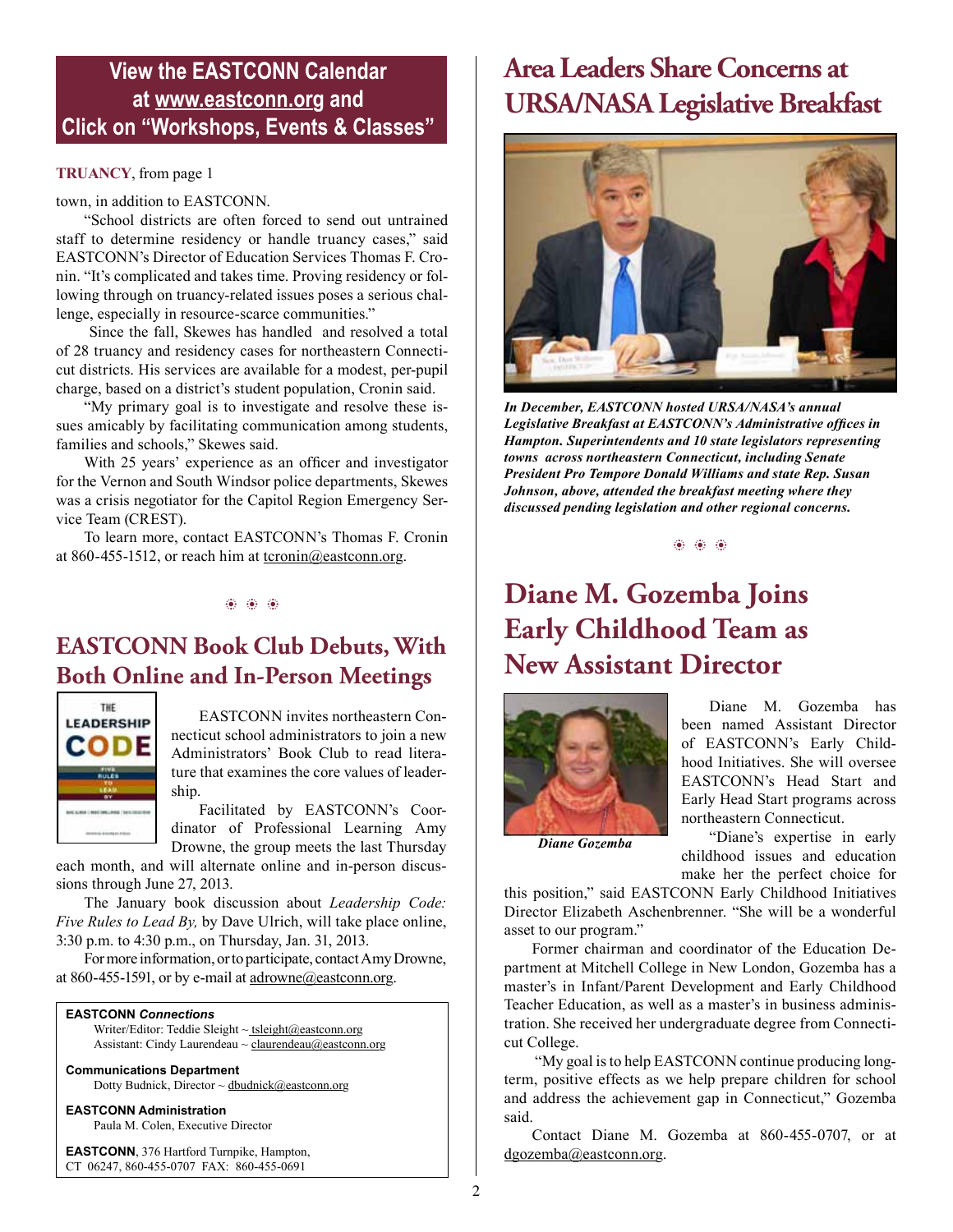### **EASTCONN Professional Notes**



*Mary Lou Blanchette Smith*



*Nancy Magnani*



*Barbara Greenbaum*

EASTCONN's Science Curriculum and Instruction Specialist **Mary Lou Blanchette Smith** and Grant Facilitator/Science Specialist **Nancy Magnani** will be copresenters at the prestigious National Science Teachers Association's 2013 National Conference on Science Education, which will take place in San Antonio, Texas, in April. Smith and Magnani will co-present two workshops: "The Marshmallow Challenge: Using an Engineering Design Exercise to Get Kids Thinking Critically" and "Using LEGO Robotics to Introduce Technology to Primary Students."

**Barbara Greenbaum**, a creative writing teacher at EASTCONN's ACT arts magnet high school in Willimantic, has won the prestigious national 2012 Surdna Fellowship Award. Each year, 20 arts teachers from across the U.S. are chosen to receive the Surdna Fellowship, a grant program to support talented and committed teachers who help guide the artistic growth of high

school students. The award enabled Greenbaum to travel and write. She will use the rest of her award to purchase a laminator and book-binding machine for ACT writing students so they can publish their own works.

 $\circledast$   $\circledast$   $\circledast$ 

### **Good News!**

Send us good news about your school or your teachers, and we will try to include it in our newsletter. Send suggestions to *Connections* editor Teddie Sleight at tsleight@eastconn.org, or call her at 860-455-1553.

Here is some good news we learned recently about EASTCONN-region teachers and schools:

**Three area teachers were honored for excellence in 2012-**2013 at the Danielson Rotary's 29th annual teacher-of-the-year awards ceremony. The Rotary acknowledged Killingly Intermediate School sixth-grade teacher Sara Schmidt; Brooklyn language arts teacher Gena Laplante; and H.H. Ellis Technical High School reading teacher Kristy Frye. Congratulations!

**The** *Norwich Bulletin* reports that Colchester's Bacon Academy has been listed on the College Board's third annual Advanced Placement District Honor Roll, a distinction that refects Colchester's increased student enrollment in AP courses. In 2008, Bacon Academy had a total of 71 AP test-takers; in 2012, 333 students took AP tests. Colchester participates in EASTCONN's Project Opening Doors AP project.

## **Dr. Karin Hess Offers CCSS Expertise to NE CT Teachers**



*Area educators joined EASTCONN staff and Dr. Karin Hess, second from right, during a writing workshop in Hampton.*

Preparing for the new Common Core State Standards for student writing, dozens of teachers from the EASTCONN region have been working with national assessment and curriculum expert Dr. Karin Hess to use Learning Progressions Frameworks to guide instructional decisions and unit planning.

"Because the new Common Core standards will not be implemented until 2014-2015, these workshops give teachers time to come up to speed," said Hess, a senior associate at The Center for Assessment in Dover, New Hampshire. Nationally known, Hess provides technical assistance to state Departments of Education, including Connecticut's, and to school districts across the country.

During the second of four workshops on teaching persuasive writing, 41 teachers got a head start on lesson planning and assessments for student writing. Held at EASTCONN's Conference Center in Hampton, the Hess writing session focused on instructional strategies and how the Learning Progressions Frameworks can be used to teach opinion and argument writing. Teachers were from Bolton, Windham, Region 8, Stafford, Killingly and EASTCONN.

Traditionally, persuasive writing instruction begins in middle- and high school, but according to Hess, the new standards require students to develop an understanding of persuasive writing in much earlier grades, using evidence-based, not just opinion-based, arguments.

"She's helping us to be forward-thinking and start increasing rigor," said Danielle Grimm, a frst-year, seventh-grade teacher from Windham Public Schools.

Maryann McGillravy, Killingly's language arts coordinator, attended with a team to work on vertically aligning their student-writing curriculum.

"This has been excellent," McGillravy said. "Not only do we get to see what [the Common Core changes are] supposed to look like, but working with other districts allows us to see what they're doing and what's working. The beauty of being here is that we can ask questions and hear the answer directly from the expert."

 To learn more about Dr. Karin Hess and workshops on Common Core State Standards, contact EASTCONN's Coordinator of Professional Learning Amy Drowne at 860-455- 1591, or at adrowne@eastconn.org.